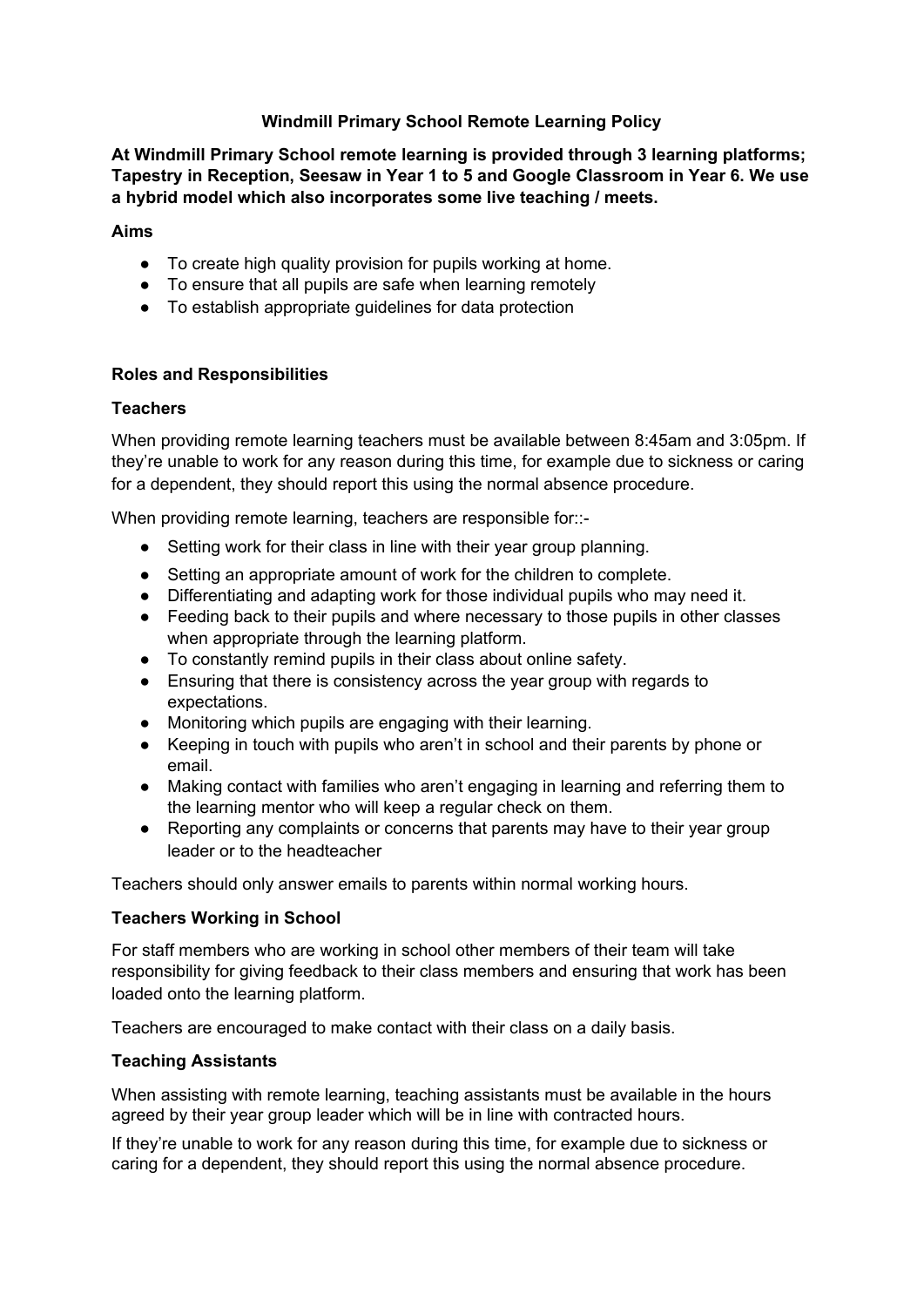When assisting with remote learning, the responsibilities for teaching assistants may include:-

- Giving feedback to pupils in their class / year group
- Delivering interventions remotely.

The year group leader will identify the key tasks for different teaching assistants.

Teaching assistants who are working in school may be responsible for :-

- Teaching small groups of children
- Giving feedback to children working at home.
- Supporting planning and preparation of lessons.
- Supervising breaktimes.

## **Subject Leaders**

- Subject leaders will be responsible for supporting class teachers across the school in planning for specific subject areas and helping them to adapt lessons for remote teaching and learning.
- Some subject leaders may plan and upload lessons in their subject onto the learning platforms directly eg Music and French.
- Monitoring the remote work set by teachers in their subject
- Alerting teachers to resources they can use to teach their subject remotely
- The SENCO will advise teachers on how to support pupils with SEND appropriately with their remote learning.
- The SENCO will monitor the provision that has been put in place for pupils with SEND.
- SLT are responsible for monitoring the security of remote learning systems, including data protection and safeguarding considerations

# **6 IT staff**

IT staff are responsible for:

- Fixing issues with systems used to set and collect work
- Helping staff and parents with any technical issues they're experiencing
- Reviewing the security of remote learning systems and flagging any data protection breaches to the data protection officer
- Assisting pupils and parents with accessing the internet or devices
- Implementing the loan system to parents.

## **Safeguarding**

The DSL is responsible for ensuring that the safeguarding policy is being implemented across the school at all times. Including when remote learning is in place.

## 2.7 Pupils and parents

Staff can expect pupils learning remotely to:

Insert details, such as: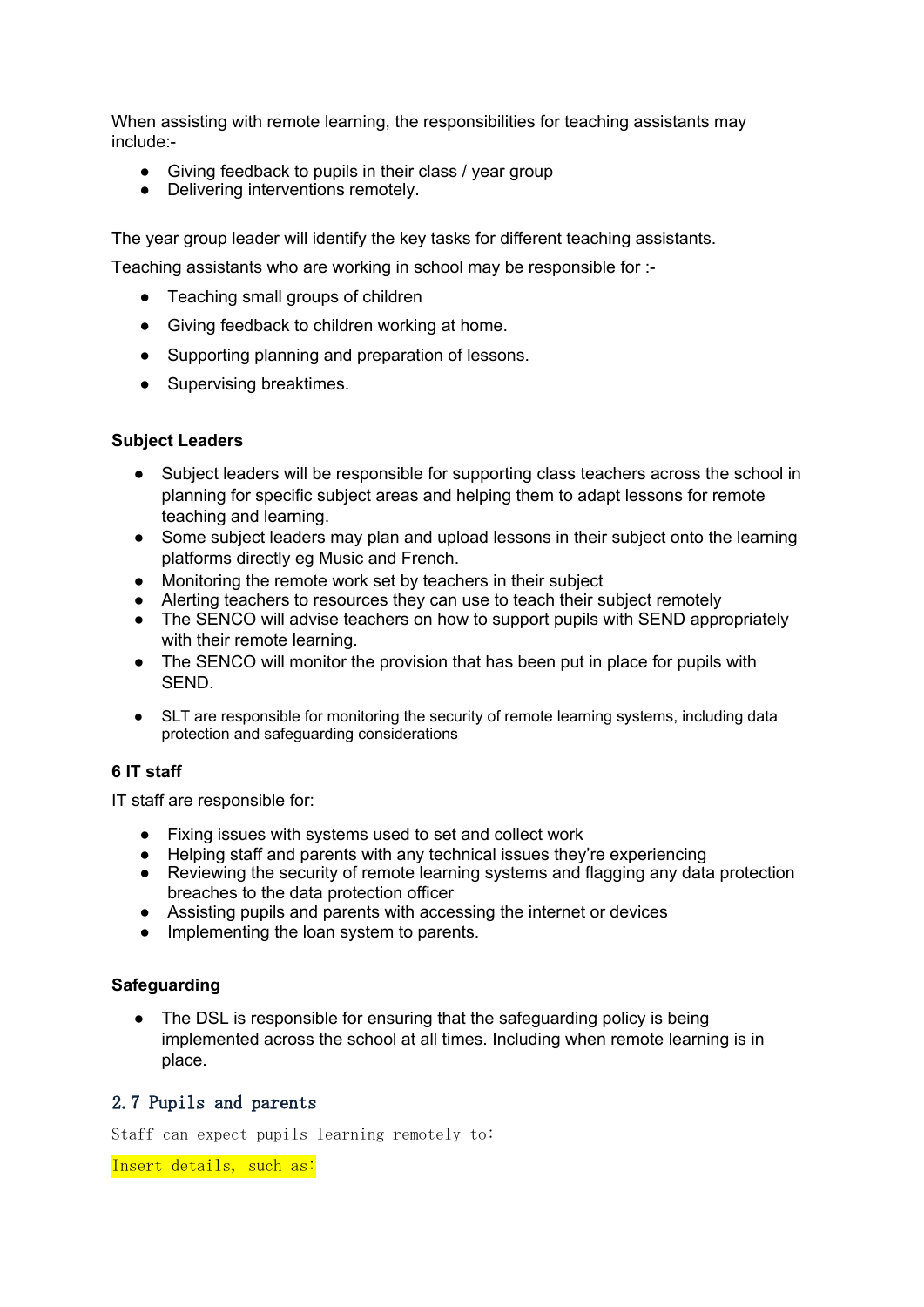- $\bullet$  Be contactable during the school day although consider they may not always be in front of a device the entire time
- Complete work to the deadline set by teachers
- Seek help if they need it, from teachers or teaching assistants
- Alert teachers if they're not able to complete work

Staff can expect parents with children learning remotely to:

Insert details, such as:

- Make the school aware if their child is sick or otherwise can't complete work
- Seek help from the school if they need it if you know of any resources staff should point parents towards if they're struggling, include those here
- Be respectful when making any complaints or concerns known to staff

#### 2.8 Governing board

The governing board is responsible for:

Insert details, such as:

- Monitoring the school's approach to providing remote learning to ensure education remains as high quality as possible
- Ensuring that staff are certain that remote learning systems are appropriately secure, for both data protection and safeguarding reasons

## **3. Who to contact**

If staff have any questions or concerns about remote learning, they should contact the following individuals:

Here are some suggested issues and the most likely points of contact, but adapt and add to this as needed:

- Issues in setting work talk to the relevant subject lead or SENCO
- Issues with behaviour talk to the relevant head of phase or year
- $\bullet$  Issues with IT talk to IT staff
- Issues with their own workload or wellbeing talk to their line manager
- $\bullet$  Concerns about data protection  $-$  talk to the data protection officer
- Concerns about safeguarding talk to the DSL

Include contact details where necessary.

# **4. Data protection**

## 4.1 Accessing personal data

When accessing personal data for remote learning purposes, all staff members will:

#### Explain:

- How they can access the data, such as on a secure cloud service or a server in your IT network
- Which devices they should use to access the data if you've provided devices, such as laptops, make staff use these rather than their own personal devices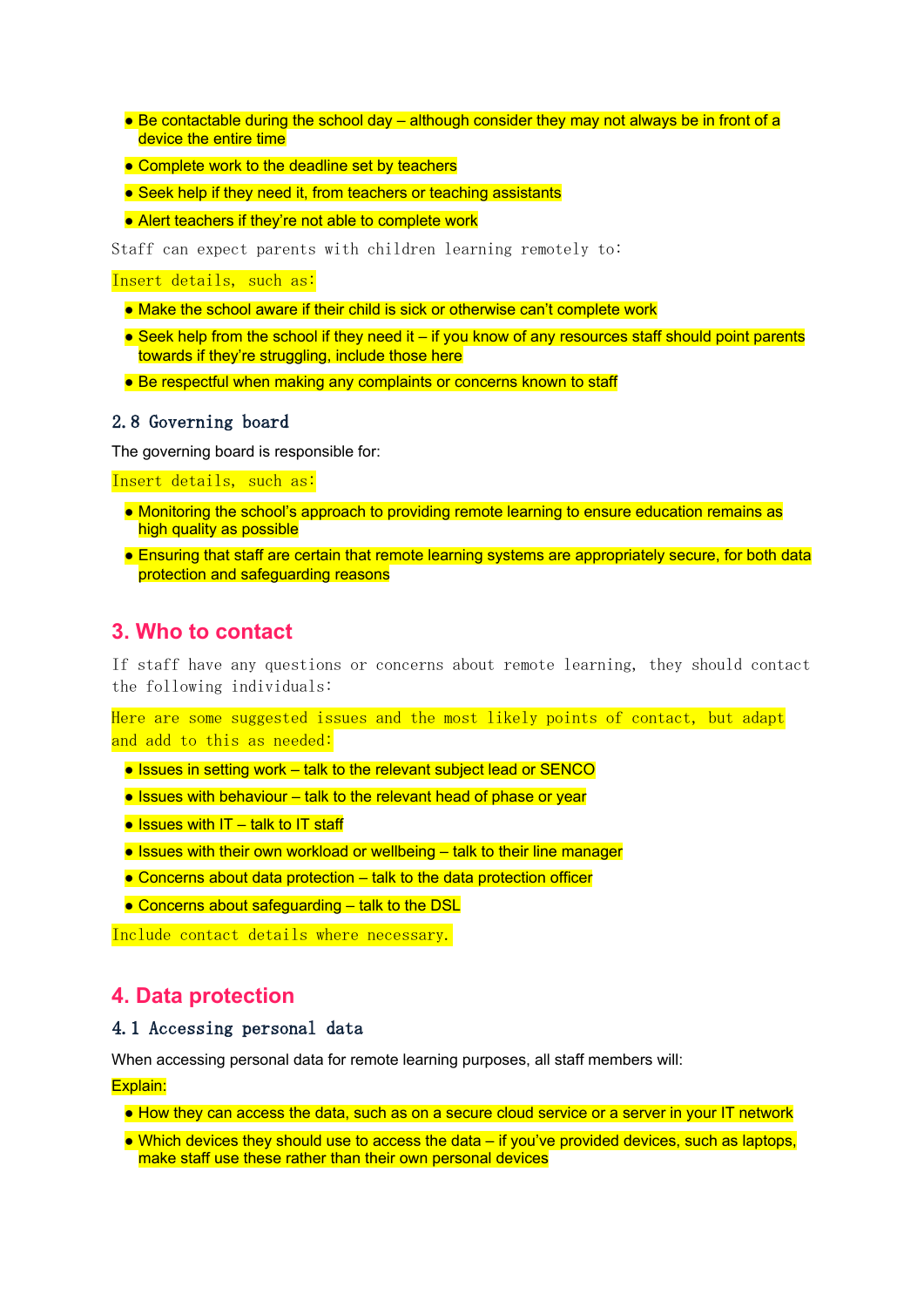## 4.2 Processing personal data

Staff members may need to collect and/or share personal data such as *[insert examples, such as* email addresses] as part of the remote learning system. As long as this processing is necessary for the school's official functions, individuals won't need to give permission for this to happen.

However, staff are reminded to collect and/or share as little personal data as possible online.

#### 4.3 Keeping devices secure

These tips are based on our article on the GDPR and remote [learning](https://schoolleaders.thekeysupport.com/uid/a4f9d627-575d-45f5-9367-040b246c213c/). Add your own rules if you have additional security measures in place, or delete any that you've already put in place in the devices you've provided for staff.

Talk to your data protection officer for more help, and your IT staff if you want to include details on how to put these measures in place.

All staff members will take appropriate steps to ensure their devices remain secure. This includes, but is not limited to:

- Keeping the device password-protected strong passwords are at least 8 characters, with a combination of upper and lower-case letters, numbers and special characters (e.g. asterisk or currency symbol)
- Ensuring the hard drive is encrypted this means if the device is lost or stolen, no one can access the files stored on the hard drive by attaching it to a new device
- Making sure the device locks if left inactive for a period of time
- Not sharing the device among family or friends
- Installing antivirus and anti-spyware software
- Keeping operating systems up to date always install the latest updates

# **5. Safeguarding**

Whether you've updated your child protection policy to reflect the current situation, or created an addendum to it (we have a model you can adapt [here\)](https://schoolleaders.thekeysupport.com/uid/bf77333d-6f96-4ff5-acb2-175d1c195167/), refer to that here and explain where staff can find it.

# **6. Monitoring arrangements**

This policy will be reviewed *[insert frequency – as often as you think is appropriate and manageable]* by **[name/job title of individual]**. At every review, it will be approved by **[the full governing** board/committee name/name or job title of individual].

# **7. Links with other policies**

This policy is linked to our:

- Behaviour policy
- Child protection policy *[insert if relevant:]* and coronavirus addendum to our child protection policy
- Data protection policy and privacy notices
- Home-school agreement
- ICT and internet acceptable use policy
- Online safety policy